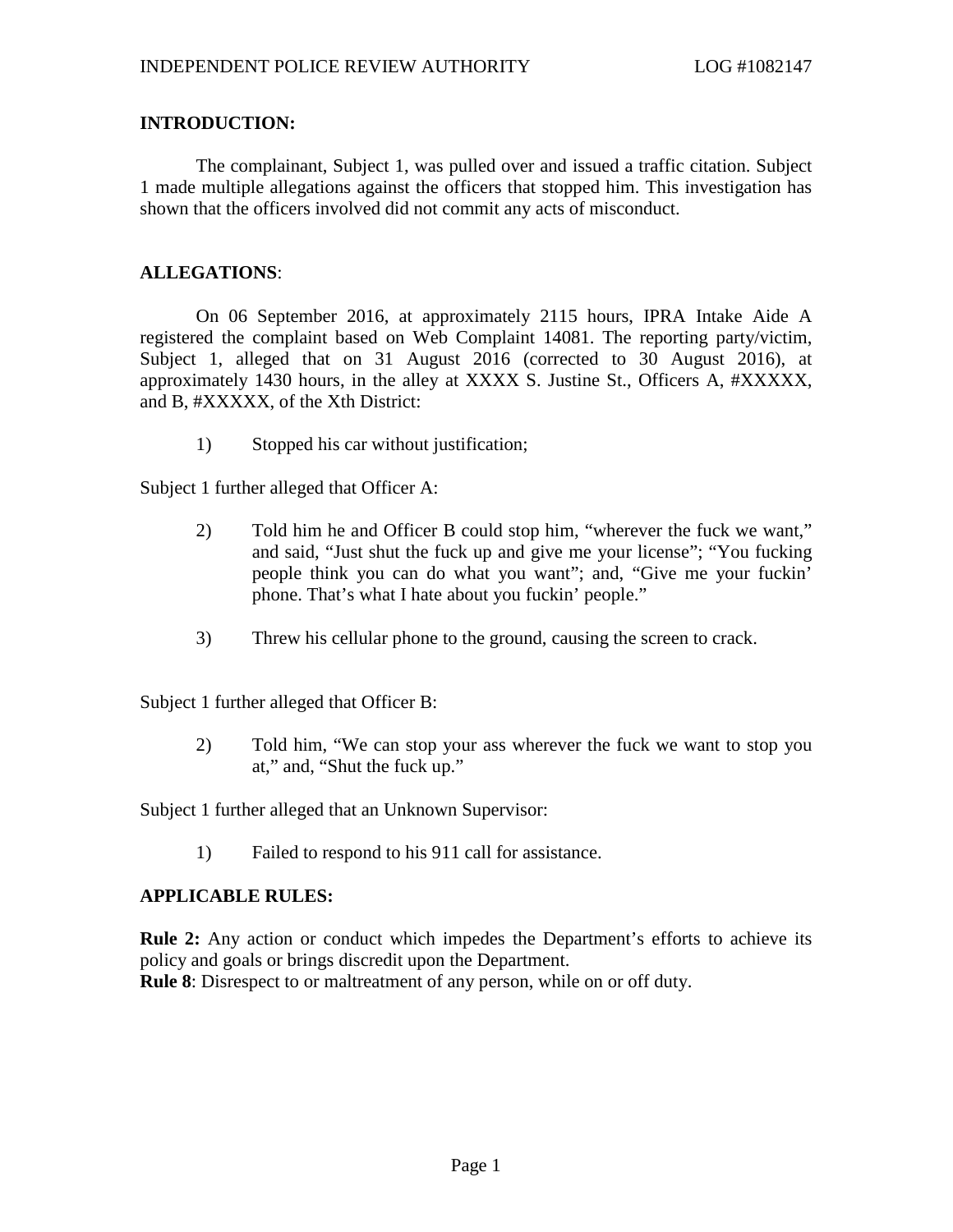## **INVESTIGATION:**

Subject 1 provided a **statement to IPRA** and elaborated on the allegations he made in his Web Complaint. He denied that there was a person with him in his vehicle at the time of the incident. (Atts. #4, #17, #40)

The **in-car camera video** captured this event, though it did not record the alleged red-light violation, as the officers activated their emergency equipment after Subject 1's car drove into the east alley of Ashland just north of 70th Street (between Ashland and Justine). The video depicts Officer A and Officer B approaching Subject 1's vehicle and conversing with him and an unidentified front-seat passenger in Subject 1's vehicle. Officer A eventually gave Subject 1 a citation. Neither officer made the remarks as alleged by Subject 1 and neither officer threw Subject 1's cell phone onto the ground. (Atts. #35, #36)

Subject 1 did not respond to the **email or the phone call sent by the R/I,** seeking the identity and contact information for the passenger in his vehicle. (Att. #37, 39)

The **Event Query #XXXXXXXXXXX** indicated that "Subject 1" called 911 requesting a supervisor, as he was "being harassed by Officers A and B." Beat XXX was assigned the job, which was closed "19B -- other miscellaneous incident, no person can be found." (Att. #38)

## **CONCLUSION:**

Subject 1's allegations are not credible. The in-car camera video contradicted virtually his entire account of the incident, including his denial that anyone else was in his car with him. The video recorded the officers' verbal and physical activity on the scene. The video shows that neither officer made the remarks Subject 1 alleged, and neither officer threw Subject 1's cellular phone to the ground.

The video did not record Subject 1's vehicle disobeying a red light, but the allegation that Subject 1 was stopped without justification, as with his other allegations, has no credibility.

The allegation that a supervisor did not respond to Subject 1's call for assistance is contradicted by the Event Query, which indicates that a Beat XXX, a supervisor, responded to the scene but found no one there. The aforementioned video shows that after being issued his traffic citation, Subject 1 drove away from the scene at a high rate. It is reasonable to believe that Beat XXX did respond, only to find that Subject 1 was no longer on scene.